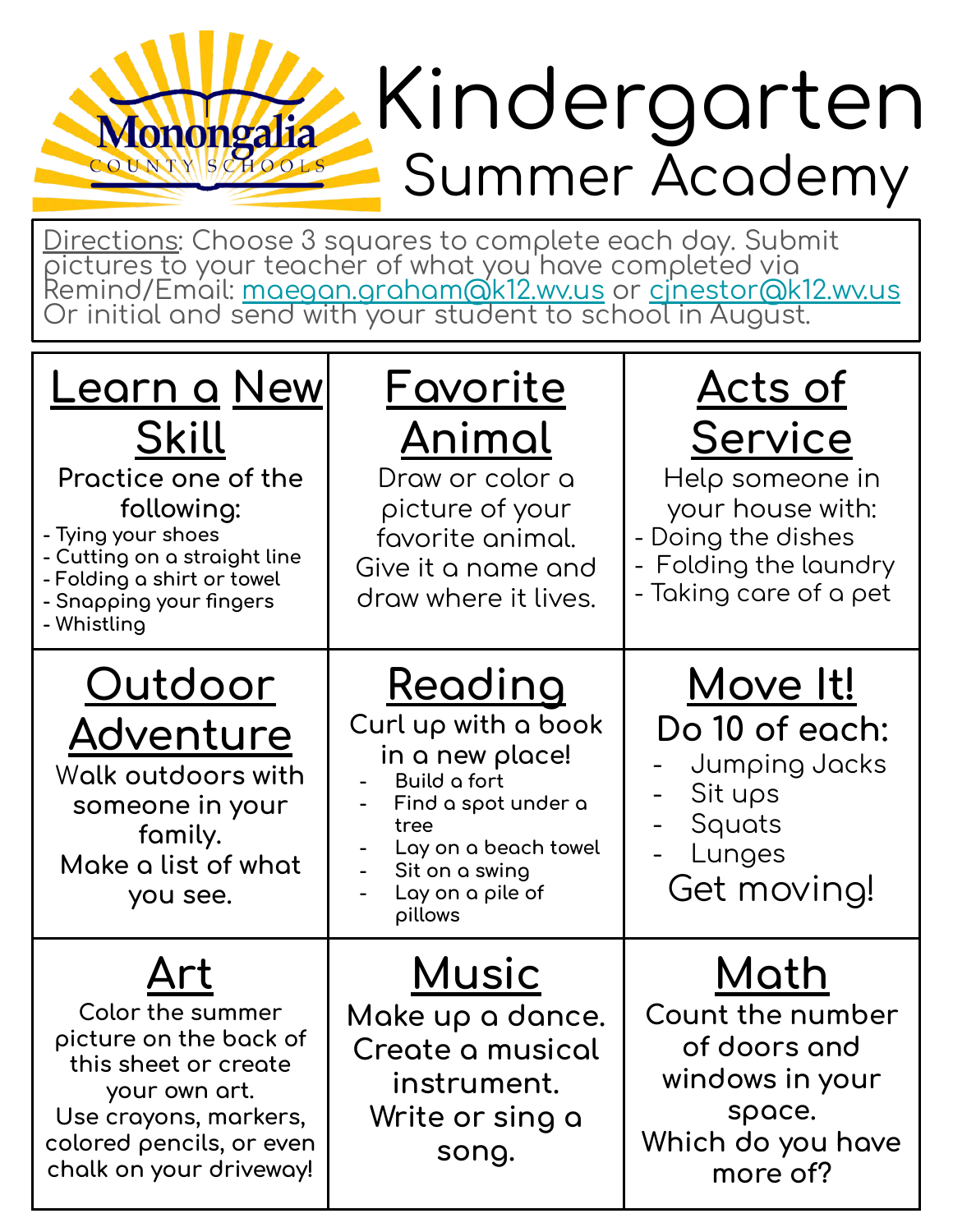# Color Me!



Bonus: Take your time and practice coloring within the lines. You can do it!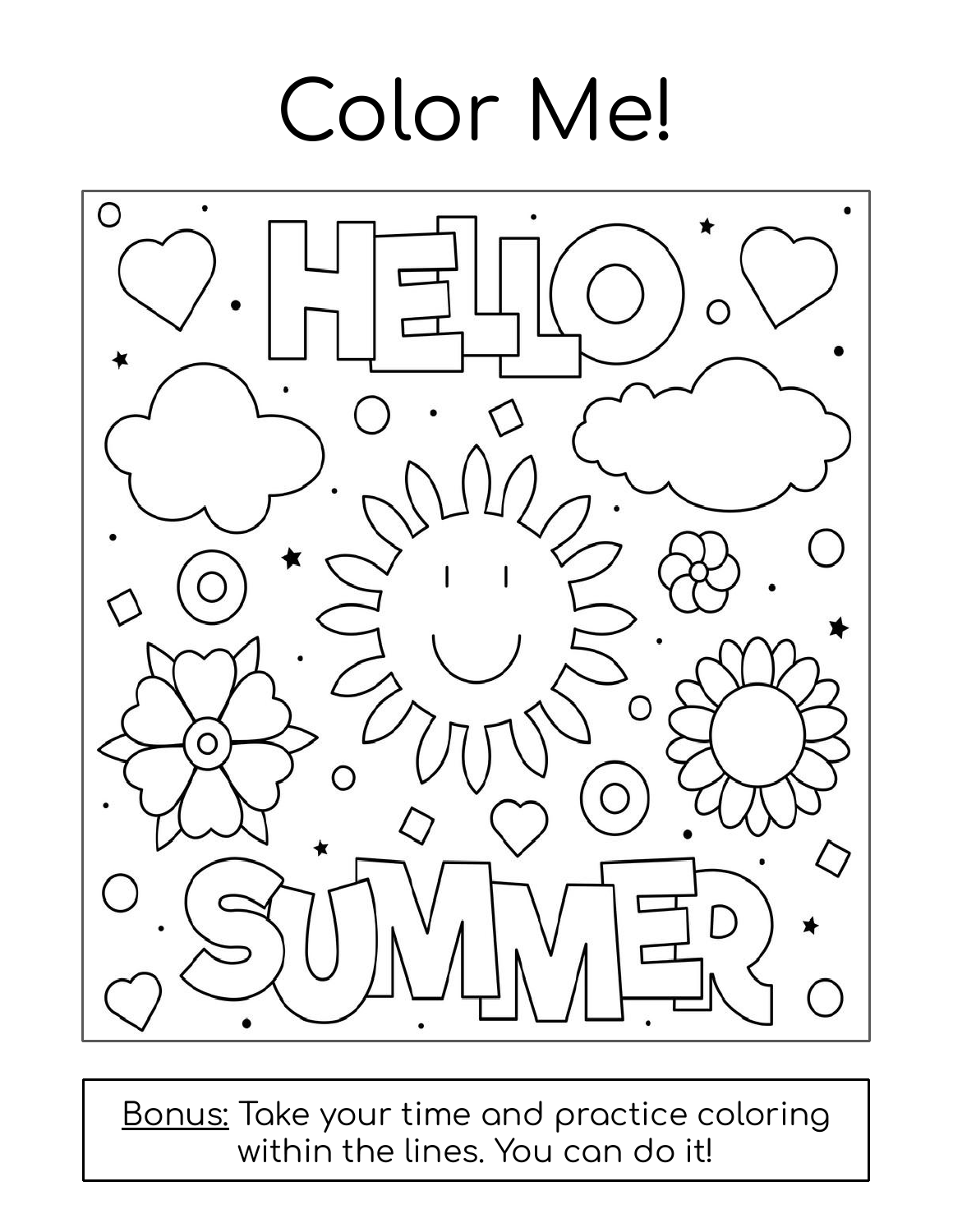#### 1st Grade Summer Academy

Directions: Choose 3 squares to complete each day. Submit pictures<br>to your teacher of what you have completed via Remind/Email.<br>(rclovis@k12.wv.us) or (caitlin.garrison@k12.wv.us)<br>Or initial and send with your student to s

Monongalia

| Writing<br>Write a letter to<br>your new<br>teacher<br>introducing<br>yourself.                                     | <u>Reading</u><br>Read a book in<br>your favorite<br>spot indoors<br>or outdoors.                                                 | Reflection<br>Draw a picture of<br>your favorite day<br>$-0r-$<br>your favorite<br>memory from this<br>school year. |
|---------------------------------------------------------------------------------------------------------------------|-----------------------------------------------------------------------------------------------------------------------------------|---------------------------------------------------------------------------------------------------------------------|
| <u>Kindness</u><br>Choose a kind act<br>to do in your<br>house (clean your<br>room, unload the<br>dishwasher, etc.) | Wellness<br>Take a nature<br>walk.                                                                                                | <u>Move It!</u><br>Have a dance<br>party at your<br>house.                                                          |
| Math<br>Make addition<br>and subtraction<br>flash cards and<br>practice your<br>math facts.                         | <u>Social</u><br><b>Studies</b><br>Find a new place in<br>your community to<br>explore (park,<br>museum, local<br>business, etc.) | <b>Science</b><br>Create an art<br>project using<br>things you find<br>outside.                                     |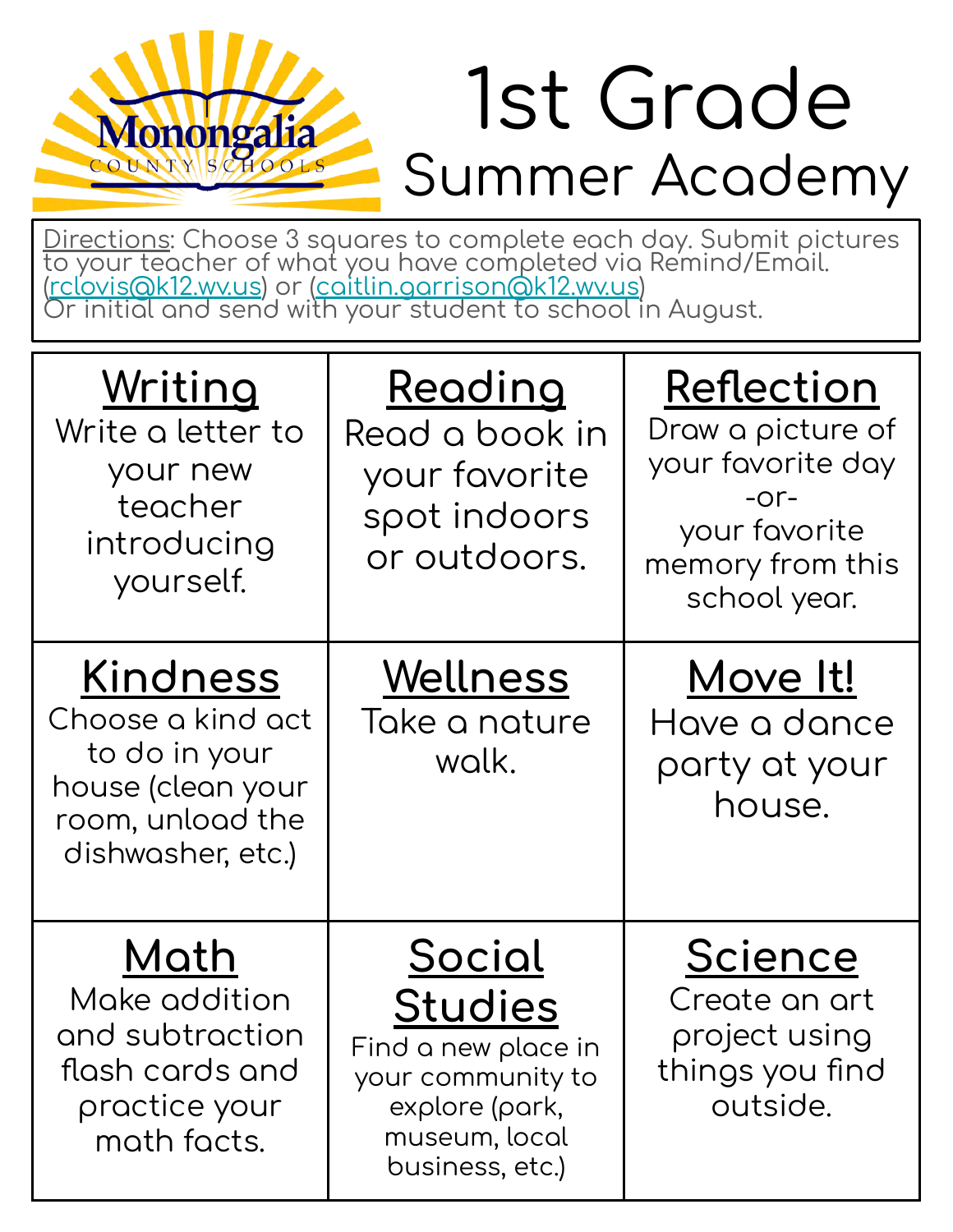## Summer Academy 2nd Grade

**Directions: Choose 3 squares to complete each day. Submit pictures to your teacher oÿ what you have completed via Remind/Email. [miranda.harker@k12.wv.us](mailto:miranda.harker@k12.wv.us) or [heather.joyce@k12.wv.us](mailto:heather.joyce@k12.wv.us)** Or initial and send with your student to school in August.

**Monongalia** 

 $\mathbf{s}/\sigma$ 

 $HOOL$ 

| Read<br>Read in your<br>favorite spot<br>inside or outside<br>for 15 minutes.<br>Bonus: Journal about<br>what you read in 3-5<br>sentences.                                                    | Move It!<br>Go outside and<br>play for 30<br>minutes.<br>Get your body<br>moving!                                                                                                      | <u>Spread</u><br><b>Kindness</b><br>Write a kind note to a<br>neighbor or friend.<br>$-0r-$<br>Make a poster to<br>hang in your window<br>with a positive<br>message.                                                                                                                   |
|------------------------------------------------------------------------------------------------------------------------------------------------------------------------------------------------|----------------------------------------------------------------------------------------------------------------------------------------------------------------------------------------|-----------------------------------------------------------------------------------------------------------------------------------------------------------------------------------------------------------------------------------------------------------------------------------------|
| <u>The Arts</u><br>How are you feeling<br>today? Express it:<br>- in a piece of art<br>- in a song<br>- in a dance<br>- in a poem<br>Bonus: Share what you<br>created with someone<br>at home. | Reflect<br>Connect with a<br>family member you<br>haven't spoken to in<br>a while. Share with<br>them about your<br>school year!<br>(successes, challenges and<br>goals for next year) | <b>Game Time</b><br>Play a board game,<br>card game or even<br>tic tac toe with a<br>family member for<br>20 minutes.<br>Bonus: Design your own<br>board game and play it!                                                                                                              |
| <b>STEM</b><br>Use found materials<br>from around your<br>house to build the<br>tallest tower!<br><u>Bonus: Measure the</u><br>height with a ruler or tape<br>measure if you have one.         | Life Skills<br>Help prepare dinner<br>tonight!<br>Learn how to set the<br>table.<br>Plan the menu.<br>Assist with cooking<br><u>Bonus: Enjoy a device</u><br>free dinner tonight!      | <u>Field Trip</u><br>Go on a free field trip today<br>with a trusted adult. Ideas:<br>- public library<br>- park or hiking trail<br>- playground<br>- take a drive and enjoy the<br>view!<br>-Choose your own adventure!<br><u>Bonus:</u> Take pictures or<br>write about your journey! |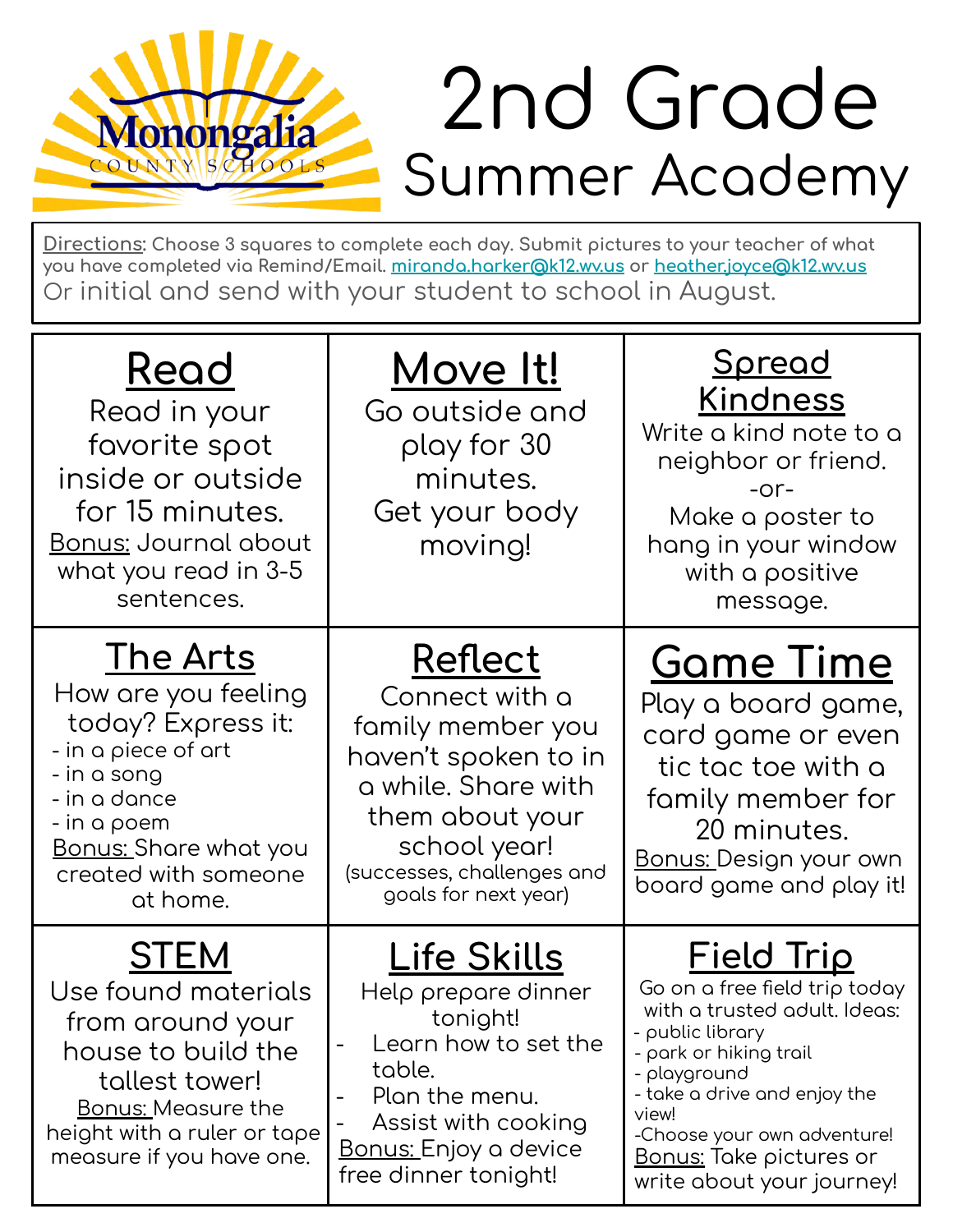## Summer Academy 3rd Grade

Directions: Choose 3 squares to complete each day. Submit pictures to your teacher of what you have completed via <u>Remind/Email. chelsea.golden@k12.wv.us</u> or <u>rbreynol@k12.wv.us</u> Or initial and send with your student to school in August.

**Monongalia** 

| <u>Journal</u>                                                                               | <b>Movement</b>                                                                                                                 |                                                                                                                                               |
|----------------------------------------------------------------------------------------------|---------------------------------------------------------------------------------------------------------------------------------|-----------------------------------------------------------------------------------------------------------------------------------------------|
| Write a paragraph<br>with details about<br>three skills you<br>learned this school<br>year.  | Create an obstacle<br>course inside or<br>outside that has three<br>different stations and<br>run it three times                | How many hours<br>1.<br>and minutes have<br>you been awake?<br>Look at the clock<br>2.<br>now, how many<br>hours and minutes<br>until 3 pm?   |
| <u>Multiplication</u>                                                                        | <u>etter</u>                                                                                                                    | <u>Reading</u>                                                                                                                                |
| Practice your 6, 7<br>and 8 multiplication<br>facts out loud to<br>someone in your<br>house! | Write a letter to a<br>student who will be<br>entering 3rd grade<br>next year. What are<br>some positives and<br>challenges?    | Find a book in your<br>house and read for<br>20 minutes                                                                                       |
| Draw a picture of<br>your favorite part of<br>a book you read this<br>year                   | <u>Kindness</u><br>Pick two chores to<br>help out around the<br>house.<br>Ex: fold clothes, sweep floor,<br>dust, clean bedroom | <u>Movement</u><br>Pick three exercises:<br>5 jumping jacks<br>10 sit ups<br>Run in place for 30 seconds<br>Pick your own!<br>Repeat 3 times! |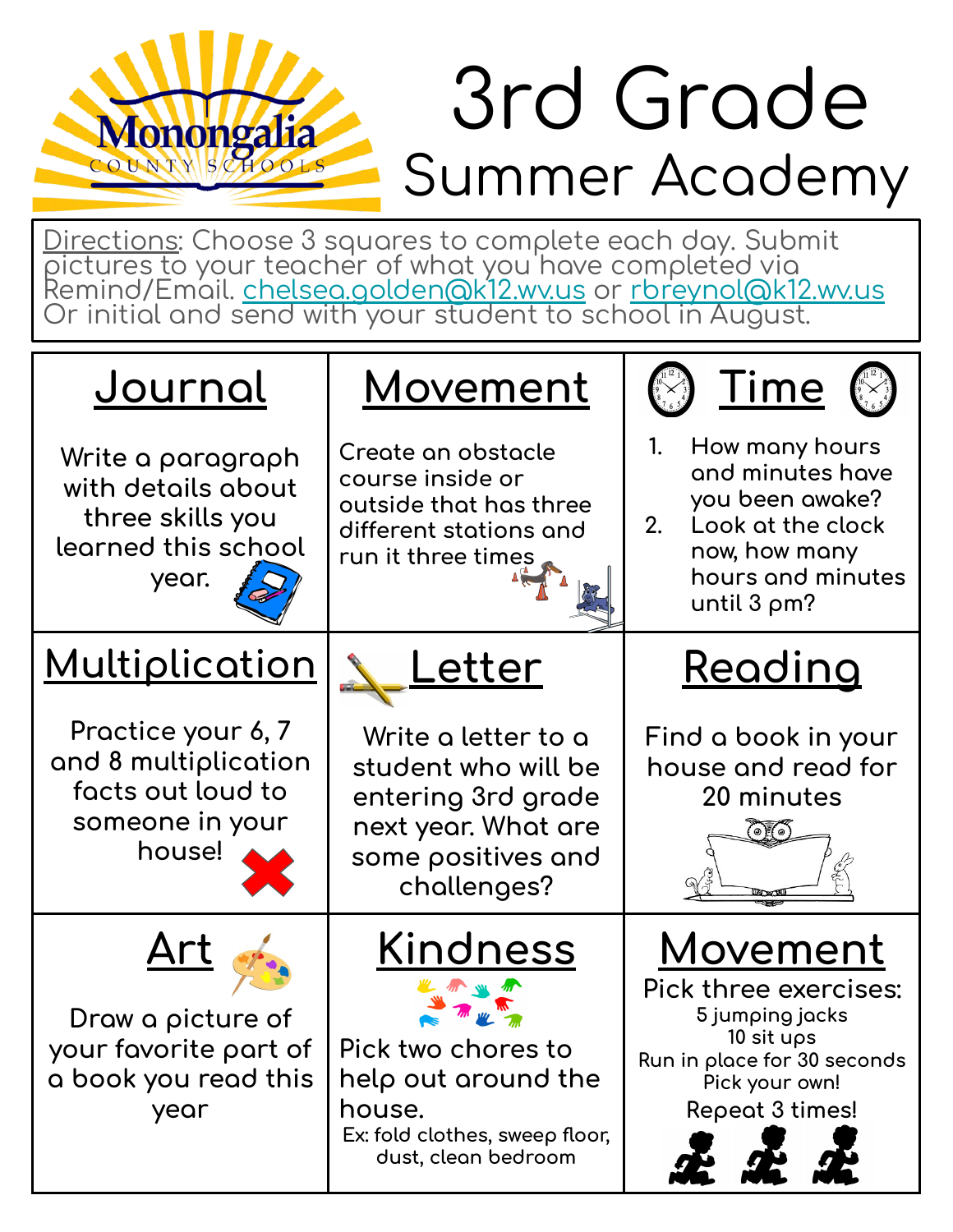## Summer Academy 4th Grade

**Directions:** Choose 3 squares to complete each day. On the last day, submit pictures to your teacher of what you have completed via Remind/Email. nicole.wright@k12.wv.us andrew.mcclure@k12.wv.us Or initial and send with your student to school in August.

Monongalia

| <u>Reading</u><br>Read a book<br>under a tree<br>or outside.<br>*With adult permission                 | <b>Mindfulness</b><br>Head outside to<br>watch the clouds<br>and listen to your<br>surroundings.                                                                                                  | Science<br>Observe your shadow<br>outside at:<br>$9:00$ am<br>12:00pm<br>3:00pm<br>What did you notice?                             |
|--------------------------------------------------------------------------------------------------------|---------------------------------------------------------------------------------------------------------------------------------------------------------------------------------------------------|-------------------------------------------------------------------------------------------------------------------------------------|
| <u>Writing</u><br>Write a letter<br>introducing<br>yourself to your 5th<br>grade teacher<br>next year. | Math<br><b>Find The Perimeter!</b><br>1st-Estimate the number<br>steps it takes to walk<br>around your house.<br>2nd-Count the steps<br>around the outside of our<br>house<br>3rd-Draw a diagram. | <b>Act of Kindness</b><br>Do something<br>kind for a family<br>member or a<br>neighbor.<br>Write a note, make a<br>meal, help clean |
| Math<br>101 is the<br>answer<br>What is the<br>question?                                               | <u><b>Art/Social Studies</b></u><br>Create a personal<br>timeline of at least<br>7 major events in<br>your life.                                                                                  | Math<br>Help your family cook<br>dinner or bake dessert.<br>Help measure out<br>liquids and solids in<br>measuring cups.            |